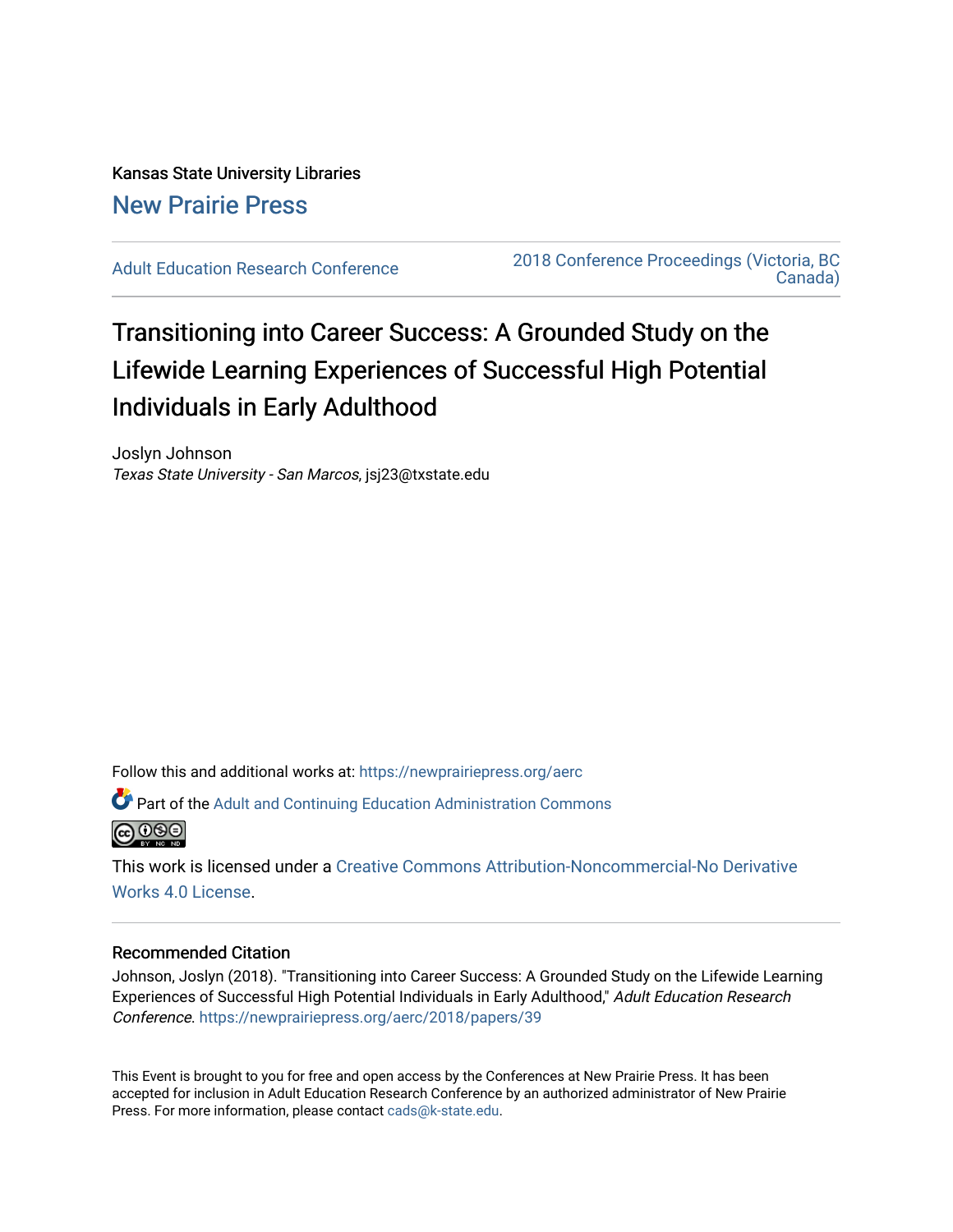## **Transitioning Into Career Success: A Grounded Study On The Lifewide Learning Experiences Of Successful High Potential Individuals In Early Adulthood**

Joslyn S. Johnson Texas State University, San Marcos

#### **Introduction**

Defining concepts such as purpose, giftedness, potentiality, and success can be quite complex and definitions may vary depending on the culture and context by which they are being applied. Though these concepts can be somewhat abstract, organizations are keen on finding the best possible talent, promising opportunities for growth and validating success. At a time where the need for productivity is commonplace in the arena of human resources, a movement for greater talent development is becoming more prominent (BCG, 2012). The centrality of the talent development movement is tapping into the core of human potentiality, with *high potential* programs eliciting attention in the Human Resources arena (Downs, 2015). In order to be considered a *high potential individual* the following traits of exceptional drive, ability, and desire to achieve at high levels must be present. The aforementioned traits can often be explored through ones' natural capabilities, engagement in effort to succeed, and high aspirations (Ready, Conger, and Hill, 2010). High potential programs were created to identify and retain talented individuals that have leadership potential. However, the focus of high potential research has primarily been on organizational programs, rather than looking at what causes high potential individuals to thrive and have a sense of purpose and fulfillment in their careers. Consequently, the talent development field is possibly missing out on the potential of gifted adults entering into the workforce, contributing to underachievement (Jacobsen, 1999). The term gifted is often attributed to children in gifted and talented programs in K-12 education; nevertheless, traits associated with giftedness in adults are closely aligned with traits high potential programs typically describe as identifiers of high potential individuals. For example, some of the traits that are found in gifted adults include: the capacity for rapid learning, high intensity when it comes to their aspirations, critical thinking and problem solving skills, high intuition and keen observation abilities, and having a strong desire to reach standards higher than the norm (Jacobsen, 1999). Organizations that have identified high potential individuals have found that they have trouble retaining talent or a lack of development may be associated with underachievement (Mattone & Xavier, 2013). Likewise, research trends in giftedness have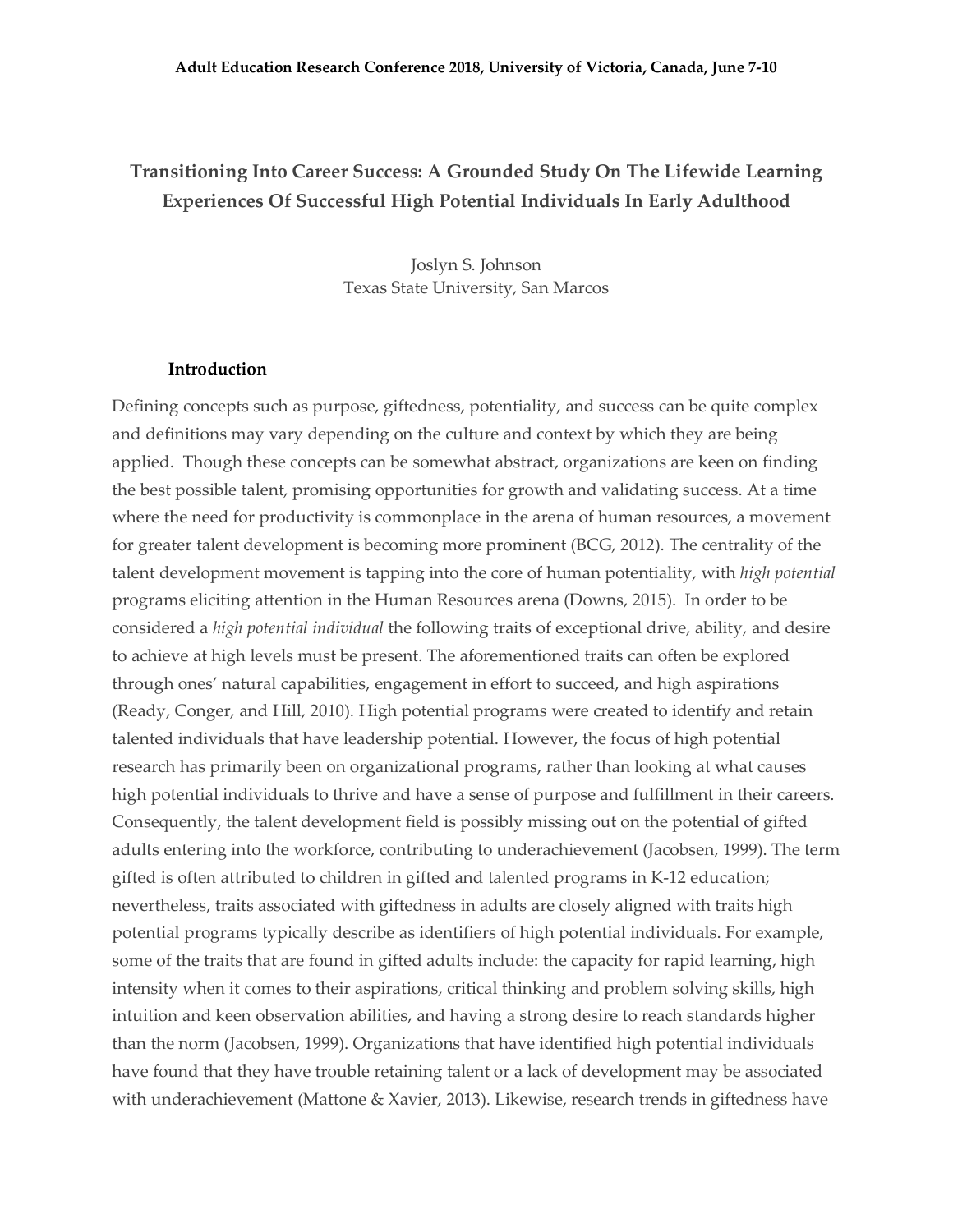shown underachievement within the gifted community where nurturing environments are not provided (Montgomery, 2009). One of the main issues that has been found in gifted adults is difficulty finding where they best fit, whether it be within a circle of friends or the workplace (Jacobsen, 1999). Thus, a lack of understanding in talent management for how to best cater to gifted employees can also play a part in the lack of realization of potential (Mattone & Xavier, 2013). In order to grasp abstract concepts like giftedness and potentiality, taking a deeper look at the life experiences of high potential individuals was necessary.

#### **Methodology and Purpose**

This study aligned with an interpretivist epistemological standpoint and a constructivist approach to grounded theory. The purpose of this qualitative study was to explore the lifewide experiences of high potential individuals that were able to reach success in early adulthood (23- 39). Fourteen participants were enlisted in the study, seven of which were women and seven men. The make-up of the participants included racially/ethnically diverse individuals from different social-economic backgrounds, differing regions across the US, and various career fields. The commonalities of the participants included their high-potentiality, age range within early adulthood (23-39) and having both success and a sense of purpose in their career fields.

Among adolescents having a sense of identity, connecting with others and a sense of purpose are key developmental factors (Erikson, 1998; Erikson, 1980) and as an individual steps into early adulthood, navigating a career is often an expectation (Erikson & Erikson, 1998). The developmental period of early adulthood brings about thoughts of what is next in life and having the means to reach desired goals (Erikson, 1998) as well as serves as a time of defining and redefining life roles (Merriam, Caffarella & Baumgartner, 2007). Furthermore, it can also be a time of emotional unrest (Baltes & Silverberg, 1994). In adult life course theory, Levinson (1976) identified early adulthood (ages 20-40) as a time where "exploration and provisional commitment to adult roles, memberships, responsibilities, and relationships" take root (p.22). The overall task of early adulthood according to Levinson's (1976) life course theory is to:

Explore the available possibilities of the adult world, to arrive at an initial definition of oneself as an adult, and to fashion an initial life structure that provides a viable link between the valued self and the wider adult world (p.22).

A solid foundation in early adulthood sets the groundwork for continued growth. Researching the life experiences of high potential adults that have reached success in early adulthood helps to shed light on ways to create a more holistic coaching program for *high-potential* individuals.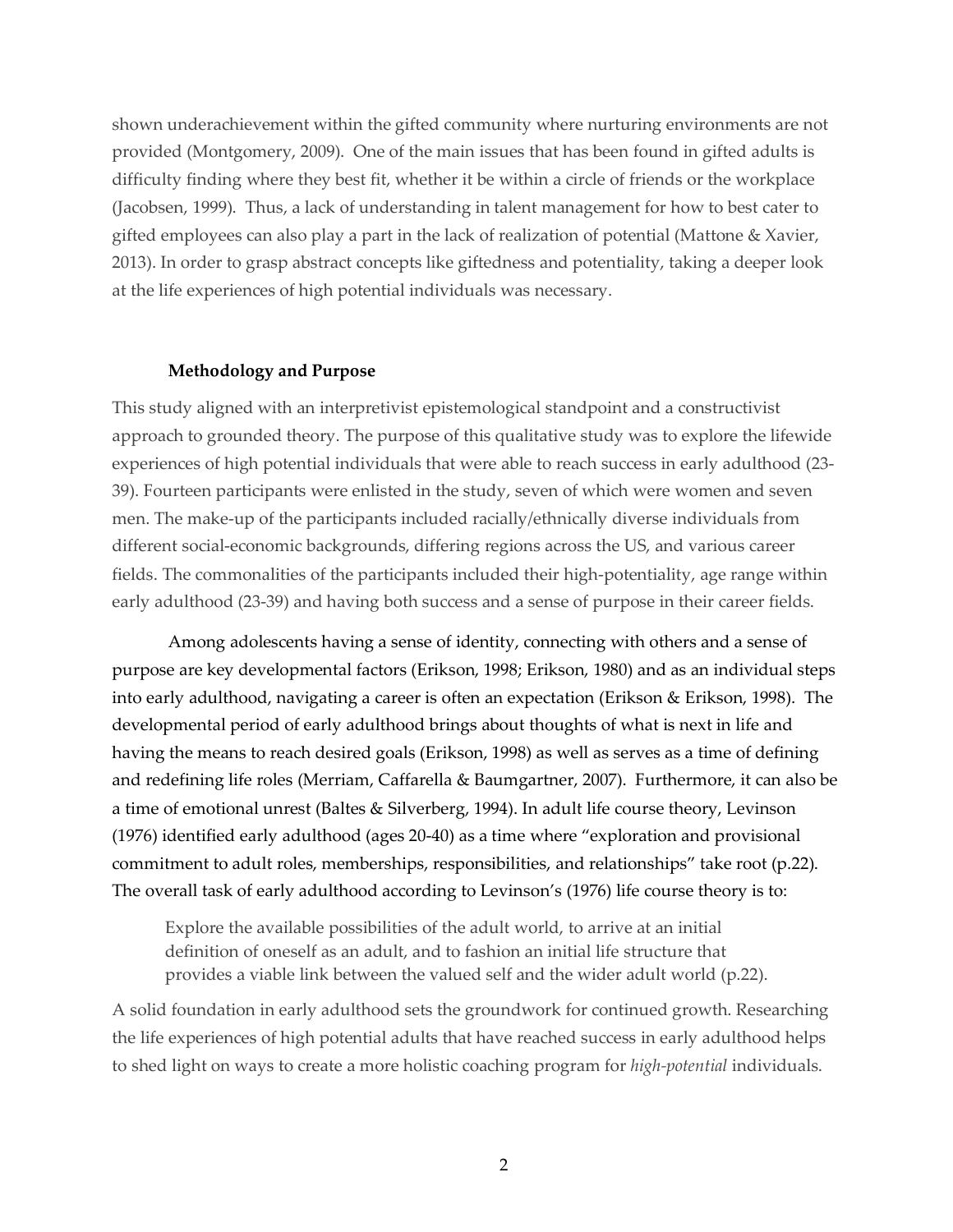| Name     | Career Field            | Age       | Gender | Race             | Education        |
|----------|-------------------------|-----------|--------|------------------|------------------|
|          |                         | Range     |        |                  | Background       |
| Ben      | Medicine                | 30-35     | Male   | Asian Pacific    | Post-Grad        |
|          |                         |           |        | Islander         |                  |
| Cindy    | Medicine                | 30-35     | Female | African American | Post-Grad        |
| Daniel   | Government              | $23 - 25$ | Male   | Caucasian        | <b>Bachelors</b> |
| David    | Sustainability          | 30-35     | Male   | Caucasian        | Post-Grad        |
| Ian      | Leadership              | 36-39     | Male   | Caucasian        | Post-Grad        |
|          | Development             |           |        |                  |                  |
| Jackie   | Physical Therapy        | 30-35     | Female | Hispanic         | Associates       |
| James    | Marketing               | $30 - 35$ | Male   | African American | Post-Grad        |
| Jessenia | <b>Beauty Industry</b>  | $23 - 25$ | Female | Hispanic         | <b>Bachelors</b> |
| Jessica  | Midwifery               | $23 - 25$ | Female | Caucasian        | Licensure        |
| John     | Non-Profit/Sports       | 30-35     | Male   | Caucasian        | Post-Grad        |
| Levi     | Ministry                | 26-29     | Male   | Caucasian        | <b>Bachelors</b> |
| Miranda  | <b>Higher Education</b> | 30-35     | Female | Caucasian        | Post-Grad        |
| Patricia | Government              | 30-35     | Female | Caucasian        | <b>Bachelors</b> |
| Olivia   | <b>Real Estate</b>      | 26-29     | Female | African American | Some College     |

Table 1. Participant Profile Overview

Rather than take a deductive approach to this study, I used grounded theory. "Grounded theory research does not normally proceed in the usual iterative manner of literature search, hypotheses development, followed by field research. As a rule grounded theory evolves from tentative literature base to begin with" (Goulding, 2002, p. 163). The goal of grounded theory is to construct an "integrated and comprehensive grounded theory that explains a process or scheme associated with a phenomenon" (Birks & Miller, 2011, p. 12). Whereas other approaches of qualitative research are more focused on describing and exploring a phenomenon, grounded theory is concerned with explaining a phenomena, with an emphasis on understanding processes (Birks & Miller, 2011; Charmaz, 2006). Process in this case is defined by Corbin and Strauss (2008) as "ongoing action/interaction/emotion taken in response to situations or problems" (p.96). The purpose of this study was to understand the process of lifewide learning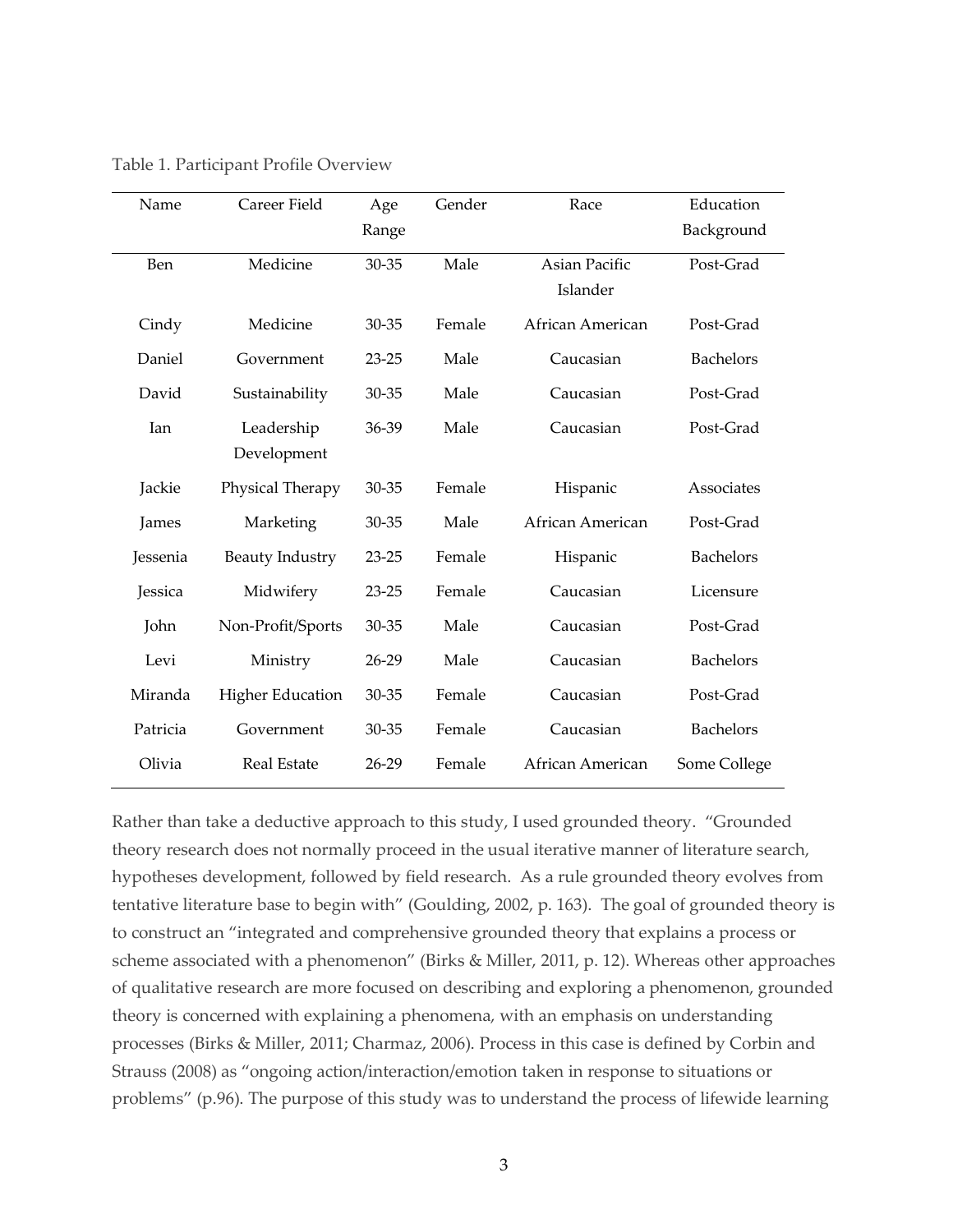and how it has helped to spur on a sense of purpose and high achievement in the careers of gifted individuals in early adulthood. Based on the information presented in the study, a theory was constructed that can be applied towards developing a holistic coaching program that recognizes the role of lifewide learning experiences and early adulthood.

## **Research Question**

In grounded theory it is important to frame a broad research question in order to avoid constraining the study from taking shape according to the data. In alignment with grounded theory I used one broad overarching question, as well as some additional guiding questions to help look at different aspects of the broad question. The primary research question framing the study was:

What lifewide learning experiences thus far have helped high potential (gifted) adults reach success and a sense of meaning in their careers during early adulthood?

The following additional questions helped to look at different angles of the primary question:

- 1. What forms of learning (formal, informal or non-formal) have had an impact on helping high potential adults develop their talent?
- 2. What beliefs, motivations, and factors have spurred success in high potential adults?
- 3. What are high potential adults' ideas of success and what causes them to have a sense of purpose?

## **Results of the Study**

Based on the findings, there were two distinctive categories that emerged from the data; one that focused on lifewide learning and the second solely focused on purpose. The findings of the study that covered the lifewide learning experiences of the participants revealed how their formal, informal, and non-formal experiences overlapped heavily.

The most prominent theme in lifewide learning was the role of informal education, which includes learning in a variety of spaces that is not necessarily organized or formal in nature like a school or organization (Melnic & Botez, 2014). Beyond perspectives of learning, the participants shared the breadth of their lifewide learning experiences and how they directly impacted who they are and ultimately their ability to transition well into their career fields. As I listened to the participants share their stories, conversations as learning, the social support of friends, and the motivational factors of their families, it made the role of support systems as a mode of learning undeniable. A support system can be defined as resource pool of people,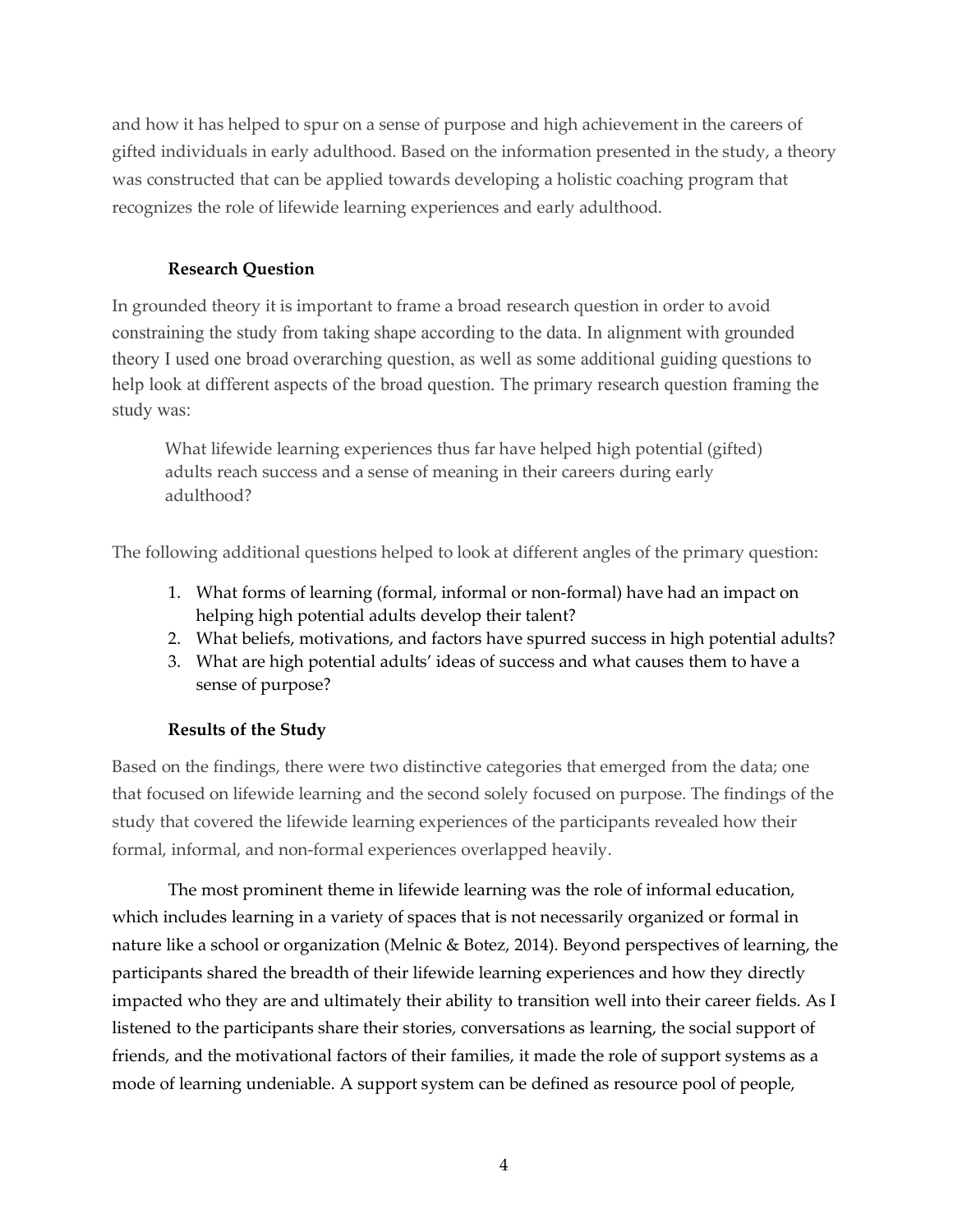things, beliefs, or an environment that helps to support an individual by pushing them in the direction of their choice (Seashore, 1980). In this study participants identified the role of mentors, friends, family and upbringing, organizations and faith based communities, and even resources such as books as elements of their support systems. The pivotal role that mentors played in the lives of the participants was significant and the span of the types of mentors was as wide as the depth of the mentoring relationships cultivated. In some cases it was expert to novice mentorships, and at other times peer mentors. Regardless of the type of mentorship, the participants recognized mentors as destiny shapers in their lives. The role of the participants' family and cultural upbringing also served as major influencers, affecting their learning experiences and how they navigated life. In particular the participants family and cultural upbringing was linked to the participants motivations.

While Informal education was one of the most prominent themes of this study, the role of formal education worked in accordance with informal education. In the way that support systems served as motivators towards their purpose, in many cases formal education served as a life trainer and helped the participants see from different perspectives. Non-formal education served as a place of engaging and further exploring purpose. Key concepts that underpinned the participants' lifewide learning experiences included: *connected learning*, *relational learning*, and *identity capital*.

| Concept                 | Definition                                                                                                                                                                                                                                                                                                                                             |
|-------------------------|--------------------------------------------------------------------------------------------------------------------------------------------------------------------------------------------------------------------------------------------------------------------------------------------------------------------------------------------------------|
| Connected Learning      | "Connected learning is realized when the learner is<br>able to pursue personal interest or passion with the<br>support of friends, caring adults, and/or expert<br>communities and is in turn able to link this learning<br>and interest to academic achievement, career success,<br>or civic engagement." (Kumpulainen & Sefton-Green,<br>2014, p.10) |
| Relational Learning     | "Learning through collaboration and relationships<br>with others." (Wang, 2012, p.25)                                                                                                                                                                                                                                                                  |
| <b>Identity Capital</b> | "Identity capital is the currency we use to<br>metaphorically purchase jobs and relationships [it] is<br>our collection of personal assets. It is the repertoire of<br>individual resources that we assemble over time." (Jay,<br>2013)                                                                                                                |

Table 2. Concepts underpinning Lifewide Learning Experiences

The findings of the study centered on purpose, explored the idea of an innate purpose, factors that helped to shape their purpose, and perspectives surrounding success. The results of the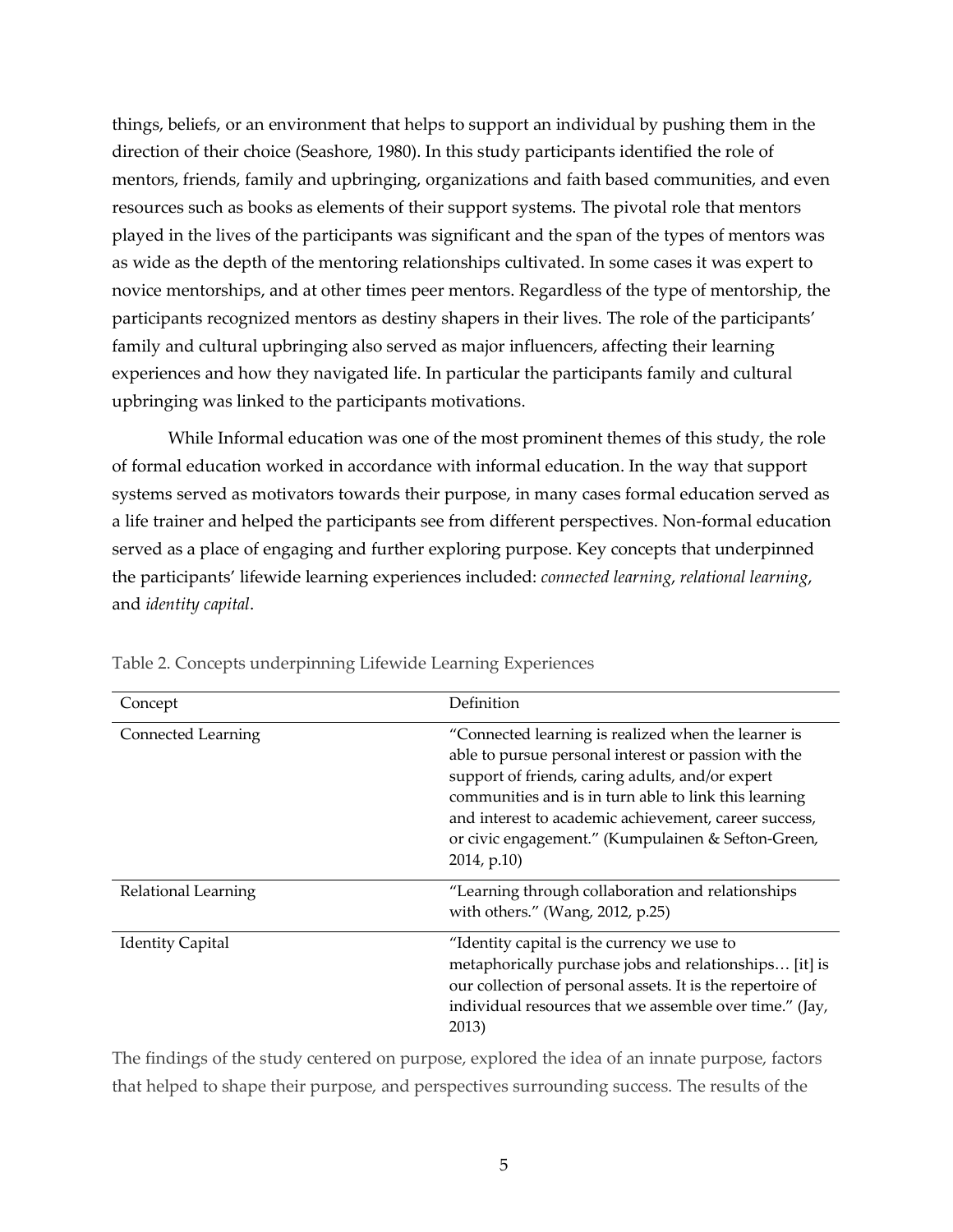study indicated that having a sense of purpose was of high importance for each of the participants as it related to feeling fulfilled in both their lives and career field. Furthermore, as the participants reflected on their own purpose, they were able to trace it back to early childhood. Although the participants may not have known what they wanted to be, there was a recognition of a sense of innate purpose that was already present, but grew over time. This trend of an innate purpose emerged as I listened to participants reflect on things they enjoyed when they were younger and then compared it to their current roles and what they identify as their purpose. It became evident that it was not so much that the participants were choosing a new purpose as they got older, but a picture of their purpose was evolving. Beyond innate purpose the most prominent finding related to the participants having a sense of fulfillment was the importance of making an impact. With over 150 statements about making an impact, it was a prominent language of the participants (i.e. "I just want to make a difference", "we're making history", "I want to instill passion and change", "make an impact", etc.). The fuel that helped to shape their purpose was their people centric focus as well as the notion of believing in something greater than oneself. The following chart highlights the most prominent findings on how participants identified spirituality (believing in something greater than self) as helping to fuel their purpose:

| Spirituality as a Purpose Shaping<br>Factor | <b>Function</b>                                               |
|---------------------------------------------|---------------------------------------------------------------|
| Faith                                       | Serving as a guide in their life and decision making process. |
| Interconnectedness                          | A universal view of being interconnected as a human race.     |
| Seeing Virtue in Others                     | A philosophy that is focused on seeing virtue in everyone.    |

Table 3. Findings Related to Spirituality

Innate purpose and spirituality helped to show the development and fuel behind the purpose of the participants; however to understand what causes the participants to have a sense of fulfillment, I spent time listening for statements that the participants made that directly correlated to their sense of fulfillment. The following table highlights the findings regarding what participants saw as providing a sense of success in their endeavors: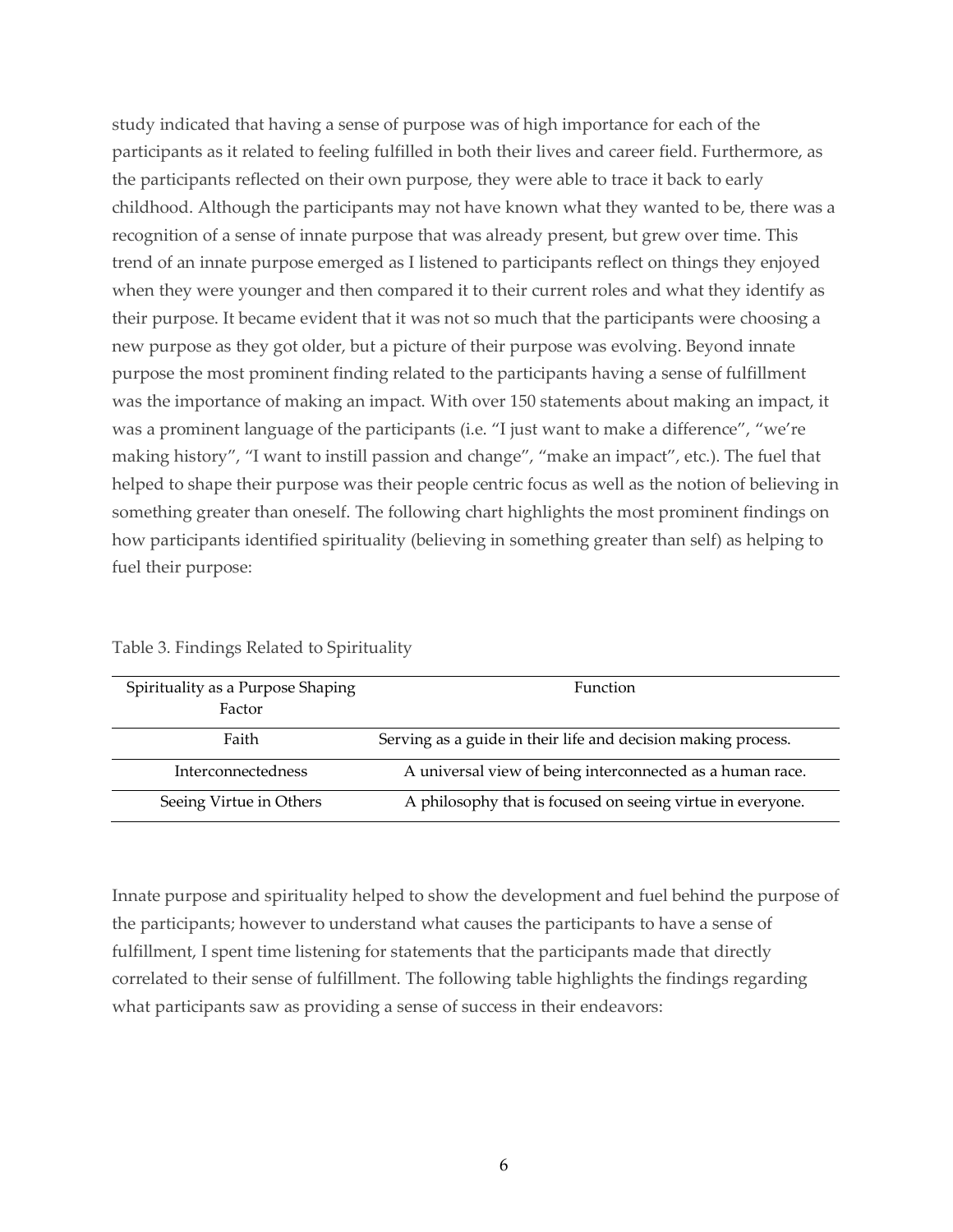| Core Perspectives Causing a Sense<br>of Fulfillment | <b>Function</b>                                                                                                             |
|-----------------------------------------------------|-----------------------------------------------------------------------------------------------------------------------------|
| Contentment                                         | Served the desire to be happy and satisfied with the work that they<br>were doing.                                          |
| Positively impacting others                         | Aligned with their core of being people centric and desire to impact<br>others                                              |
| Achieving goals                                     | Aligned with traits associated with high potentiality of high ability,<br>commitment, and desire to achieve at high levels. |

Table 4. Findings Related to Sense of Fulfillment

It was through the breadth of lifewide learning experiences of the participants that they experienced connected learning, relational learning, and experiences that provided them identity capital to step into their desired career roles. In essence. The participants matched their breadth of learning, with intentionality by practically applying their experiences to work they deemed purposeful, leading to career consolidation (the merging of ones identity into the work that they do).

### **Conclusions**

Through grounded theory, based on the results of the study I was able to create a purpose development theory. As I listened to the participants' stories there was a clear evolving process of purpose development. First the participants talked about the early signs of their purpose coming to the surface, learning experiences that helped them to develop their purpose, and opportunities that presented themselves that allowed for them to put the essence of who they are to work. I would like to emphasize that each phase has a continuous flow into each other, rather than a linear building block. As the participants reflected on their lifewide learning experiences in the context of purpose the following phases emerged:

- Discovering purpose, often underpinned by *purpose cultivators*.
- Developing purpose, often underpinned by *destiny shifters*.
- Demonstrating purpose, often underpinned by *success factors & perspectives*.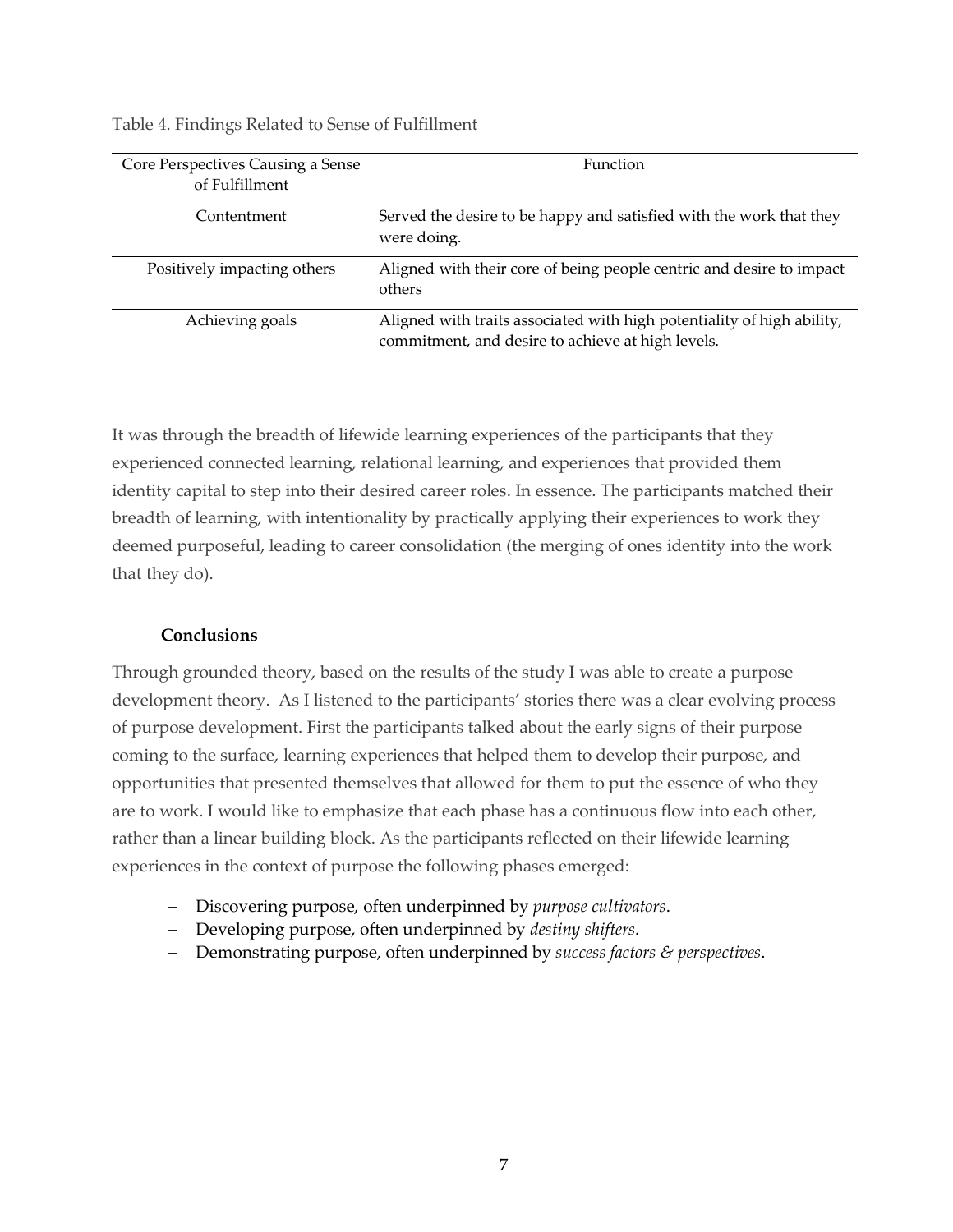

Figure 1. This figure helps to show a picture of how the cyclical process of purpose also coincides with traits associated with high-potentiality.

The core of a high potential individual consists of high aspirations and exceptional drive, high ability, and a desire to achieve at the highest levels. Having an exceptional drive and high aspirations causes high potential individuals to pursue a greater understanding of their purpose. The drive for a greater understanding of purpose fuels the discovery to the development phase, and capabilities associated with high ability are applied during the development phase, which flows into the demonstration phase. Lastly, during the demonstration phase growth is manifested through achievement meeting the desire to achieve and reach goals. Ultimately the participants leveraged their lifewide learning experiences to step into career opportunities that aligned with their purpose. The results of this study have implications that can be adopted by adult education professionals, higher education, talent managers, and practitioners working within the field of coaching who want to understand the nature of high potential individuals, the role of lifewide learning experiences in their growth, and the environments where they flourish and are able to have the greatest impact.